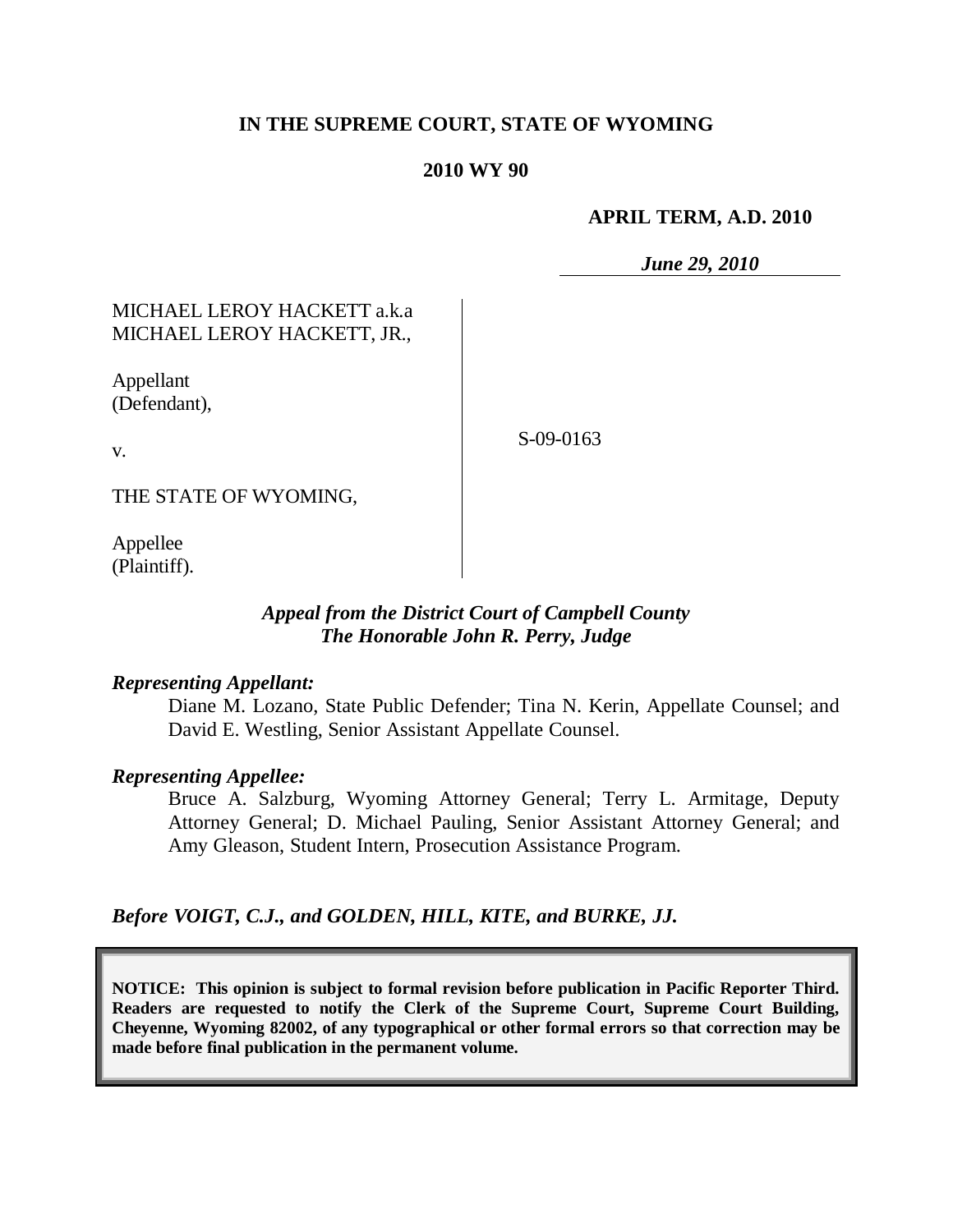**HILL,** Justice.

[¶1] After a jury trial, Michael Leroy Hackett was convicted of one count of first degree sexual assault. On appeal, he claims the presentence investigation report was unfairly biased against him. We affirm.

## **ISSUE**

[¶2] Hackett presents one issue for our review:

The presentence investigation report considered and endorsed by the trial court constituted circumstances which manifest inherent unfairness and injustice, or conduct which offends the public sense of fair play.

## **FACTS**

[¶3] In March of 2008, Michael Leroy Hackett's stepsister reported that Hackett had raped her. After an investigation, Hackett was charged with first degree sexual assault, and a jury convicted him of that single charge.

[¶4] Before sentencing, a presentence investigation report (PSI) was ordered. The court sentenced Hackett on July 21, 2009, but prior to sentencing, Hackett filed his objection to the PSI. Specifying eleven objections, Hackett took issue with the following: (1) sought to correct a discrepancy with his social security number; (2) denied ever advising the probation and parole officer that he understood the State would "maybe" recommend a sentence of ten to twelve years imprisonment; (3) sought to clarify the statement made in the "Defendant's Version" portion of the PSI; (4) objected to the "graphic statement" regarding Hackett's prior offense, on the grounds that, being derived from an affidavit of probable cause, it was more than a "brief statement of the offense," and that he had not admitted or pled guilty to all of the statements of offenses set forth in that document; (5) and (6) sought to correct statements regarding Hackett's family relationships; (7) denied that in 2002, he had pornography of underage females on his computer; (8) sought to expand upon the effects on his health resulting from an auto accident in 2001; (9) sought to add that Hackett's bankruptcy proceeding had been dismissed, leaving him further in debt; (10) argued that the drafter's "conclusion and evaluation are very biased," and that his continued claim of innocence should not be taken as an effort to minimize the offense for which he was convicted or to show a lack of compassion; and (11) asserted that Hackett had contributed "many worthwhile things to society."

[¶5] After taking note of Hackett's objections, the court ruled and imposed a sentence of 15-40 years in prison. This appeal followed.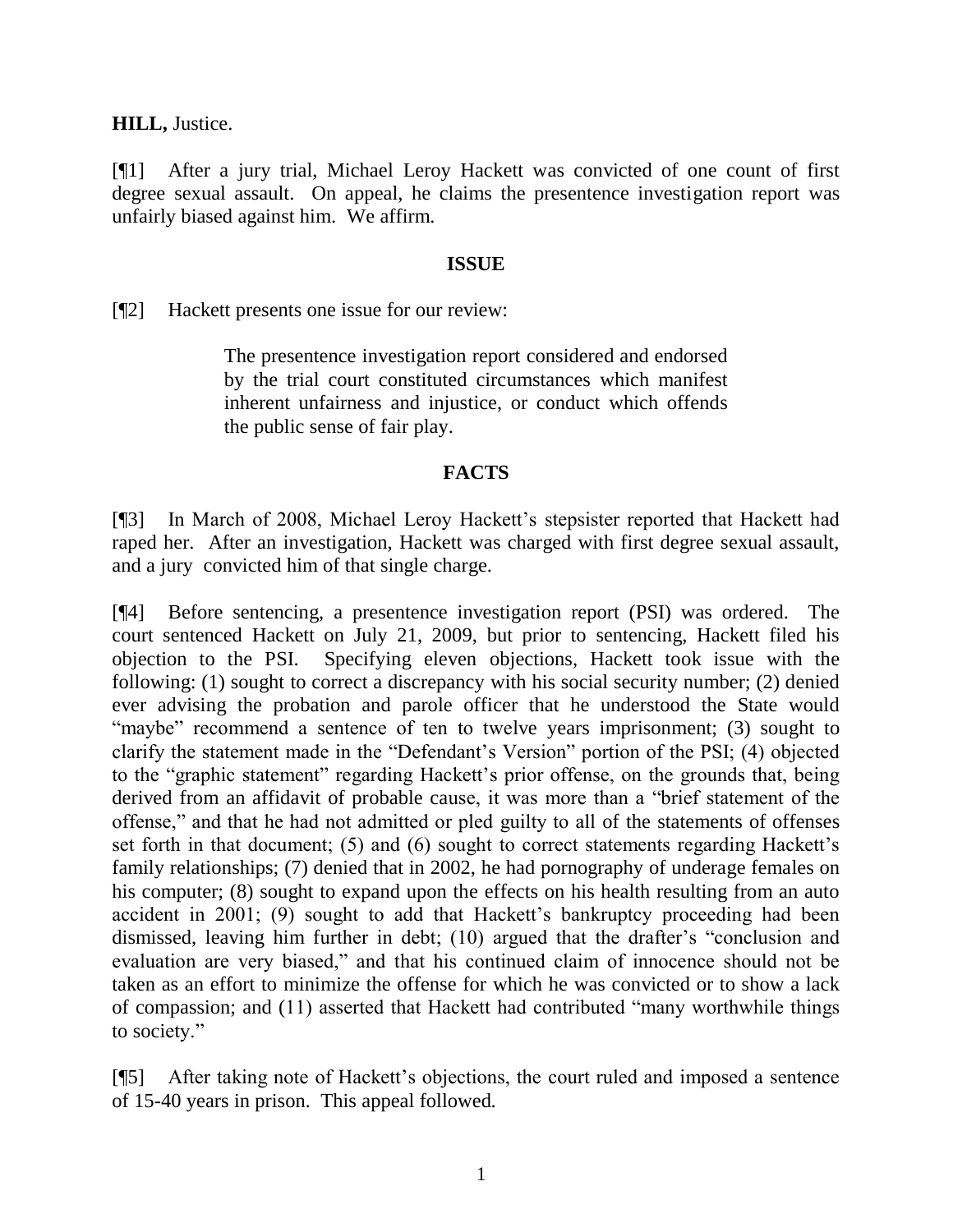#### **STANDARD OF REVIEW**

[¶6] We review a district court's sentencing decisions for abuse of discretion. *Roeschlein v. State*, 2007 WY 156, ¶ 17, 168 P.3d 468, 473 (Wyo. 2007). A sentence will not be disturbed because of sentencing procedures unless the defendant can show an abuse of discretion, procedural conduct prejudicial to him, circumstances which manifest inherent unfairness and injustice, or conduct which offends the public sense of fair play. An error warrants reversal only when it is prejudicial and it affects an appellant's substantial rights. The party who is appealing bears the burden to establish that an error was prejudicial. *Id*. This Court has declined to reverse a sentence where the party objecting to particular portions of a PSI failed to demonstrate that the district court based its decision upon those parts of the report and the challenged comments "merely summarized what was apparent elsewhere in the report and provided the rationale for the agent's sentencing recommendation." *Doherty v. State*, 2006 WY 39, ¶ 34, 131 P.3d 963, 974 (Wyo. 2006) (quoting *Janssen v. State*, 2005 WY 123, ¶ 18, 120 P.3d 1006, 1011 (Wyo. 2006)).

#### **DISCUSSION**

[¶7] Hackett's argument focuses on two objections to his PSI that he made prior to sentencing: Objection no. 4 complained that the PSI "substitutes a graphic statement of probable cause of the prior offense in 2002 instead of a brief statement of the offense;"<sup>1</sup> Objection no. 10 argues "the conclusion and evaluation are very biased. Because the Defendant maintains his innocence, he cannot be accused of ["]lack of insight, shamelessness, and pathetic efforts toward minimizing["] and ["]lack of compassion.["]. The State asserts the PSI was neither unfair nor excessively biased, nor did it offend the public sense of fair play.

[¶8] The statute governing PSIs provides:

 $\overline{a}$ 

## **§ 7-13-303. Investigation preceding probation or suspension of sentence.**

(a) When directed by the court, . . . the state probation and parole officer . . . shall investigate and report to the court in writing:

(i) The circumstances of the offense;

(ii) The criminal record, social history and present conditions of the defendant;

<sup>1</sup> Hackett points to "over 30 vulgar sexual reference to male and female genitalia, ejaculation, intercourse, and masturbation that are attributed to" Hackett. Ironically, Hackett does not deny making such "vulgar" references.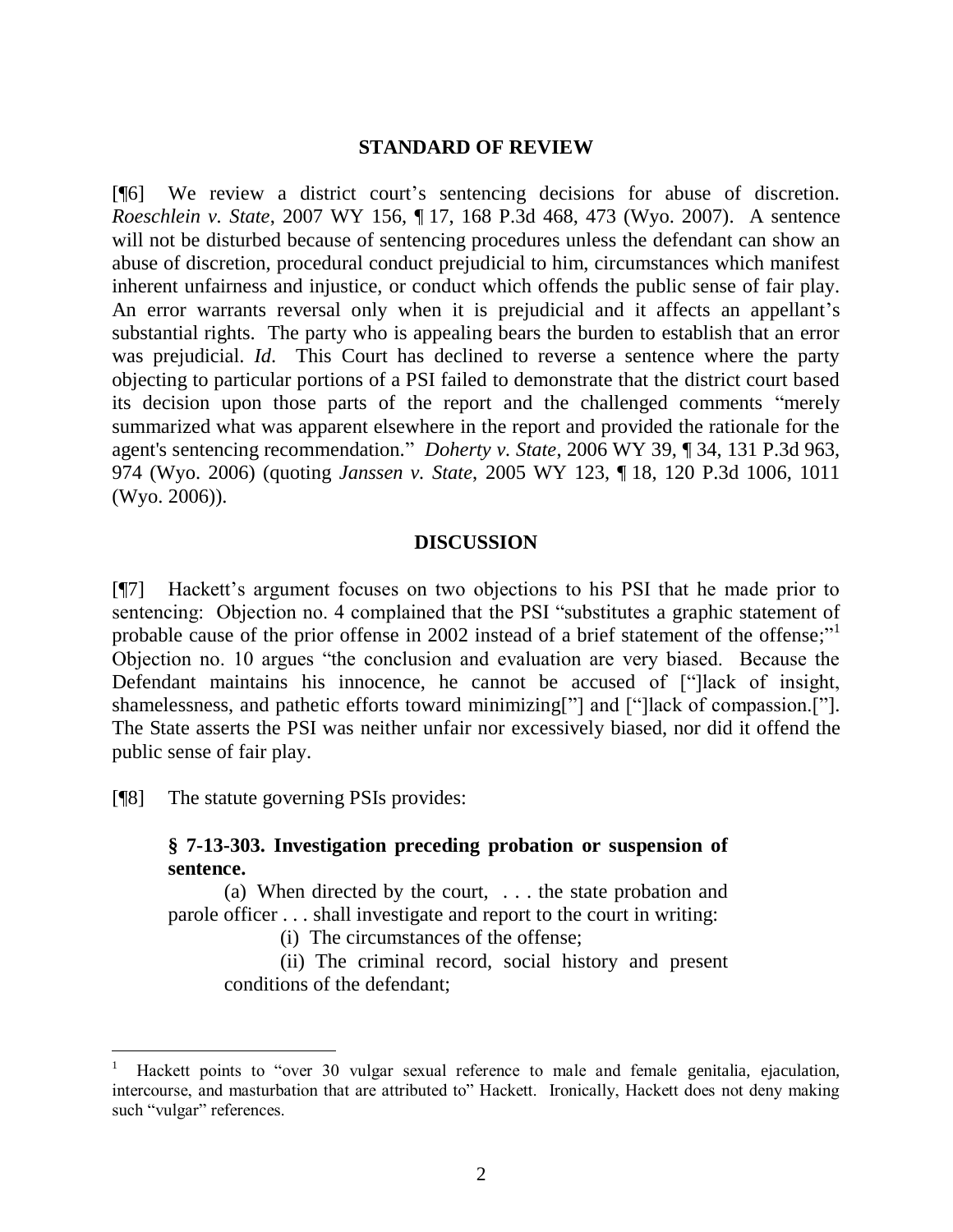(iii) If practicable, the findings of a physical and mental examination of the defendant;

(iv) If practicable, statements from the victim; and

(v) A summary of the impact of the offense on the victim.

Wyo. Stat. Ann. § 7-13-303 (LexisNexis 2009).

. . . .

[¶9] The Wyoming Rules of Criminal Procedure also contain mandates regarding presentence investigation reports. Rule  $32(a)(1)$  provides that in all felony cases, "the Department of Probation and Parole shall conduct a presentence investigation and submit a report to the court." The rule further provides:

> (2) Report -- The report of the presentence investigation shall contain:

> (A) Information about the history and characteristics of the defendant, including prior criminal record, if any, financial condition, and any circumstances affecting the defendant's behavior that may be helpful in imposing sentence or in the correctional treatment of the defendant;

> (B) Verified information stated in a nonargumentative style containing an assessment of the financial, social, psychological, and medical impact upon, and cost to, any individual against whom the offense has been committed and attaching a victim impact statement as provided in W.S. 7-21-102 if the victim chooses to make one in writing …

> (D) Such other information as may be required by the court.

[¶10] With these principles in mind, we stated the following in *Noller v. State,* 2010 WY 30, ¶ 13, 226 P.3d 867, 871 (Wyo. 2010):

> In considering the statutory provision and the rule, we have said that trial courts have broad discretion when imposing sentence to consider a wide range of factors about the defendant and the crime. *Thomas v. State*, 2009 WY 92, ¶ 10, 211 P.3d 509, 512 (Wyo. 2009). They are free, in the exercise of their sentencing discretion, to consider victim impact statements, PSIs and other factors relating to the defendant and his crimes in imposing an appropriate sentence within the statutory range. *Garcia v. State*, 2007 WY 48, ¶ 10, 153 P.3d 941, 944 (Wyo. 2007), citing *Smith v. State*, 2005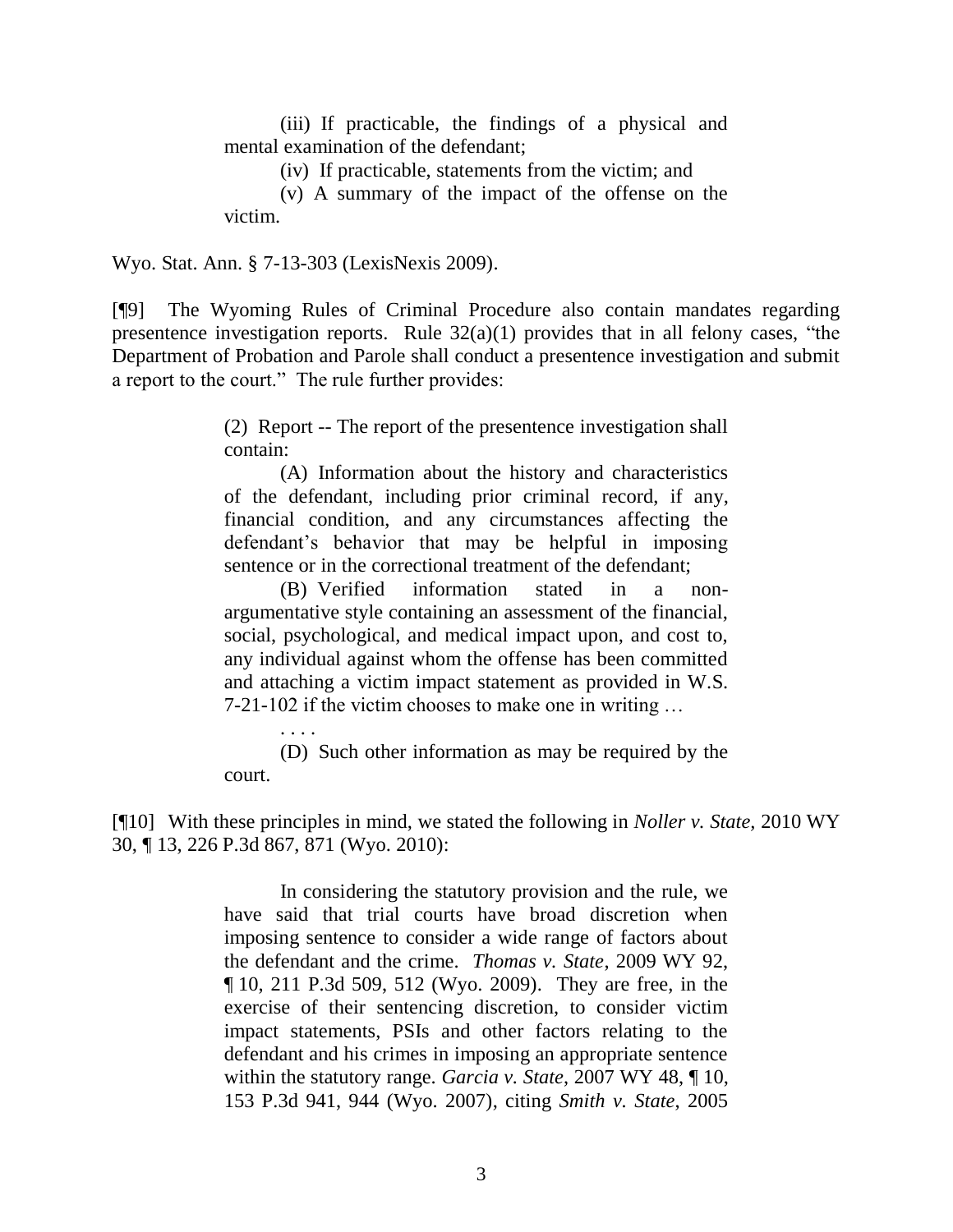WY 113, ¶ 37, 119 P.3d 411, 422 (Wyo. 2005). Trial courts are permitted to consider a defendant's character when exercising their discretion to impose sentence. *Doherty*, ¶ 35, 131 P.3d at 974. In evaluating character, the trial court may consider a broad range of reports and information. *Gorseth v. State*, 2006 WY 109, ¶ 15, 141 P.3d 698, 703 (Wyo. 2006). A defendant's cooperation with authorities and remorse for his actions are appropriate factors to be considered when imposing sentence. *Dodge v. State*, 951 P.2d 383, 386 (Wyo. 1997). A sentencing recommendation contained in a PSI is one of the factors that a court may properly consider in determining the appropriate sentence to impose. *Duke v. State*, 2009 WY 74, ¶ 15, 209 P.3d 563, 569 (Wyo. 2009).

In *Noller,* the appellant moved to strike portions of his PSI on the grounds that they were inflammatory and argumentative, similar to the ones complained of here.

> In this Writer's opinion and observation, he still maintains selfish, cowardly and self-defeating thoughts and behaviors and appears either unwilling or unable to entertain true empathy for the victims, their families and their loved ones.

*Noller*, ¶ 8, 226 P.3d at 869.The district court denied Noller's motion and sentenced him to terms encompassing the maximum period of incarceration on each count. We affirmed the district court because when summarizing the factors that influenced its decision, the lower court indicated that it did not rely solely on the PSI when considering Noller's sentence. Instead, the district court considered a variety of information and sources in imposing sentence, including Noller's character, his level of remorse for his action, the probation and parole agent's assessment of whether he accepted responsibility for his crime, victim statements, as well as the agent's sentencing recommendation.

[¶11] We have encountered similar situations to *Noller* in the recent past. In *Carothers v. State*, 2008 WY 58, ¶ 24, 185 P.3d 1, 15 (Wyo. 2008), the defendant moved to strike from the PSI similar remarks to the ones made in both *Noller* and those in this case. While cautioning PSI preparers to limit their reports to the factors outlined in Rule  $32(a)(2)$ , we upheld the district court's ruling denying the motion because: 1) there was no showing the court relied on the challenged comments in imposing the sentence; 2) the comments basically repeated statements contained in the victim impact portion of the report and made in court during the sentencing hearing; and 3) the fact that the district court imposed a shorter sentence than the State requested suggested it was not inflamed by the comments. *Id*.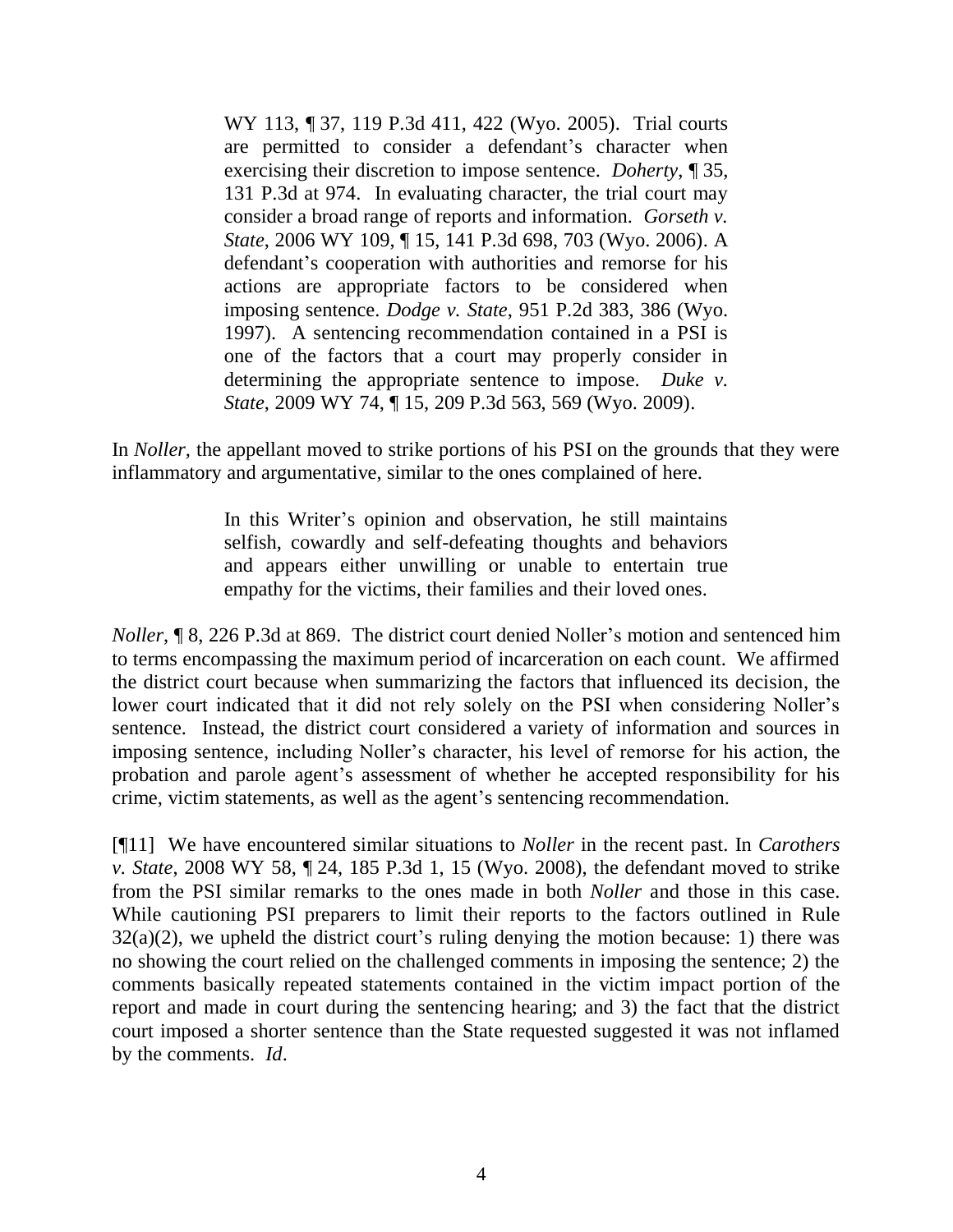[¶12] With these cases in mind, we turn to the instant one. In 2002, Hackett pled guilty to one charge of attempted sexual exploitation of a child. The PSI in this case refers to that offense, and quotes at length from the charging documents in the prior prosecution, which detail the contents of internet communications between Hackett and who he believed to be a 14-year-old girl. Hackett objected to this information being included in the PSI, arguing it "substitutes a graphic statement of probable cause of the prior offense in 2002 instead of a brief statement of the offense." Hackett argues that because the *charging document* was quoted, he did not admit or plead to all of those statements/allegations, and pled only to attempted sexual exploitation and not to attempted third degree sexual assault. Hackett also argues this language is excessive, biased, partisan and inflammatory.

[¶13] While this information might have been quite detailed, we do not find it to be outside the scope of Rule 32's purview, which calls for "[i]information about the history and characteristics of the defendant, including prior criminal record, if any … and any circumstances affecting the defendant's behavior that may be helpful in imposing sentence or in the correctional treatment of the defendant[.]" Given that Hackett's prior felony offense was both sexual and assaultive in nature, and the present offense also involves a sexual assault, this information was relevant.

[¶14] Hackett also takes issue with an alleged "extrajudicial review" of his correspondence and computer files by the PSI writer. In the personal history/background portion of the PSI, there is a quotation from the earlier PSI connected to Hackett's 2002 conviction for attempted sexual exploitation of a child having to do with "cyber-sex," sexually graphic content and pornographic images. Hackett asserts this language has "very little to do with the instant offense and again is included only to inflame the reader." Given that his 2002 offense involved the use of his computer and was sexual in nature, this information became relevant to sentencing in this case. In imposing sentence, the trial court is given broad discretion to consider a wide variety of factors about the defendant and his crimes. *Gorseth v. State*, 2006 WY 109, ¶ 15, 141 P.3d 698, 704 (Wyo. 2006) (in *Gorseth,* this Court approved the use of a probation report that referenced a prior conviction).

[¶15] Hackett also argues that the characterization by the PSI writer that his efforts to minimize his culpability for his offense were "pathetic and shameless" demonstrates that the writer sought to "inflame" and to "advocate for the State." Furthermore, Hackett asserts that underlining the word "rape" was also inflammatory. We agree with Hackett that the PSI writer's comments were quite blunt, and *once again* we caution PSI agents that it is not their function to act as legal advocates but to be neutral participants and to provide the information specified in Rule  $32(a)(2)$  for consideration by the sentencing court. The comments in Hackett's case resemble those written in *Noller* and *Carothers* and were, in fact, written by the same agent. We made this admonition in *Noller, supra,*  although when that case was published, Mr. Hackett's case was already under review by